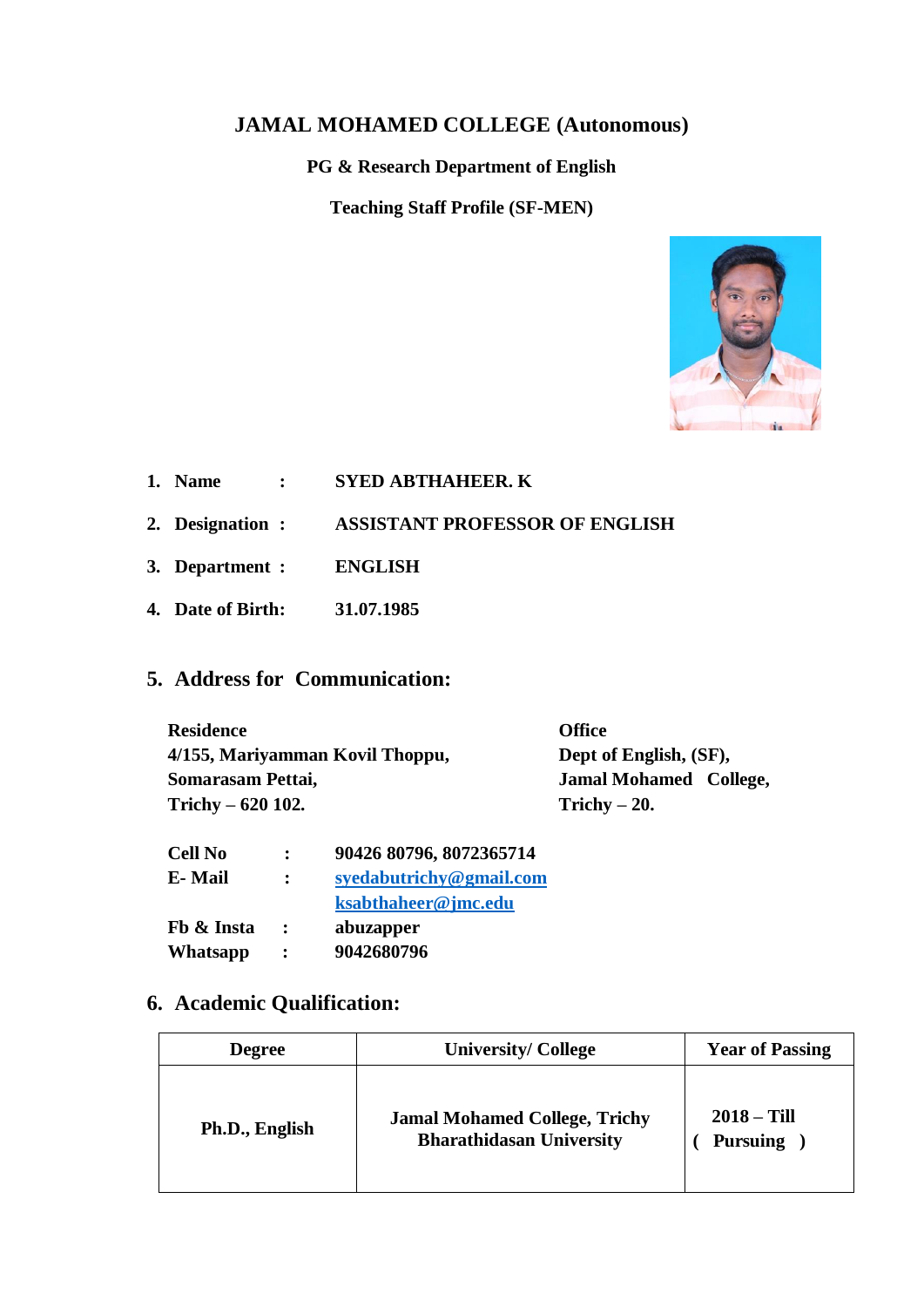| <b>Bishop Heber College, Trichy</b><br>M.Phil., English<br><b>Bharathidasan University</b> |                                                                         | 2015 |
|--------------------------------------------------------------------------------------------|-------------------------------------------------------------------------|------|
| <b>B.Ed., English</b>                                                                      | J.J College of Education, Trichy<br><b>Teacher Education University</b> | 2010 |
| M.A., English                                                                              | <b>Jamal Mohamed College, Trichy</b><br><b>Bharathidasan University</b> | 2012 |
| $B.A.,$ English                                                                            | <b>Jamal Mohamed College, Trichy</b><br><b>Bharathidasan University</b> | 2009 |
| $\mathbf{i}$ HSC                                                                           | Govt.Hr.Sec.School, Somarasam Pettai<br><b>State Board</b>              | 2002 |
| <b>SSLC</b>                                                                                | Govt.Hr.Sec.School, Somarasam Pettai<br><b>State Board</b>              | 2000 |

### **7. Additional Qualification:**

#### **PGDCA**

**Grade "O" (Excellent) in Sree Sankara Computers, Trichy. Year: 2012.**

**8. Online Course :** 

**(SWAYAM) NPTEL Online Certification (Funded by the MoE. Govt.of India) Successfully completing the course English Literature for Competitive Exams with a consolidated score of 63% (Elite) on Jan-Mar 2022.**

### **9. Extracurricular Activities:**

**Participated in National Service Scheme ten day special camping programme on the theme** *"Healthy Youth For Healthy India"* **organized at poonampalayam from** *14.08.2007 to 23.08.2007* **organized by Jamal Mohamed College (Bharathidasan University) Trichy.**

### **10. Research Experience:**

 **(8 Years in Research Field)**

| <b>Degree</b>    | <b>Title of the Research</b>                                                                                           | <b>Year of Passing</b>         |
|------------------|------------------------------------------------------------------------------------------------------------------------|--------------------------------|
| Ph.D., English   | <b>An Exploration on Spiritual Ingenuity</b><br>in Select Novels of Paulo Coelho                                       | <b>2018-Till</b><br>(pursuing) |
| M.Phil., English | The Quest for female Identity in<br><b>Shashi Deshpande's The Dark Holds</b><br><b>No Terror and A Matter of Time.</b> | 2013-2015                      |
| MA., English     | <b>Critical Study of Salman Rushdie's</b><br>The Midnight's Children                                                   | 2010-2012                      |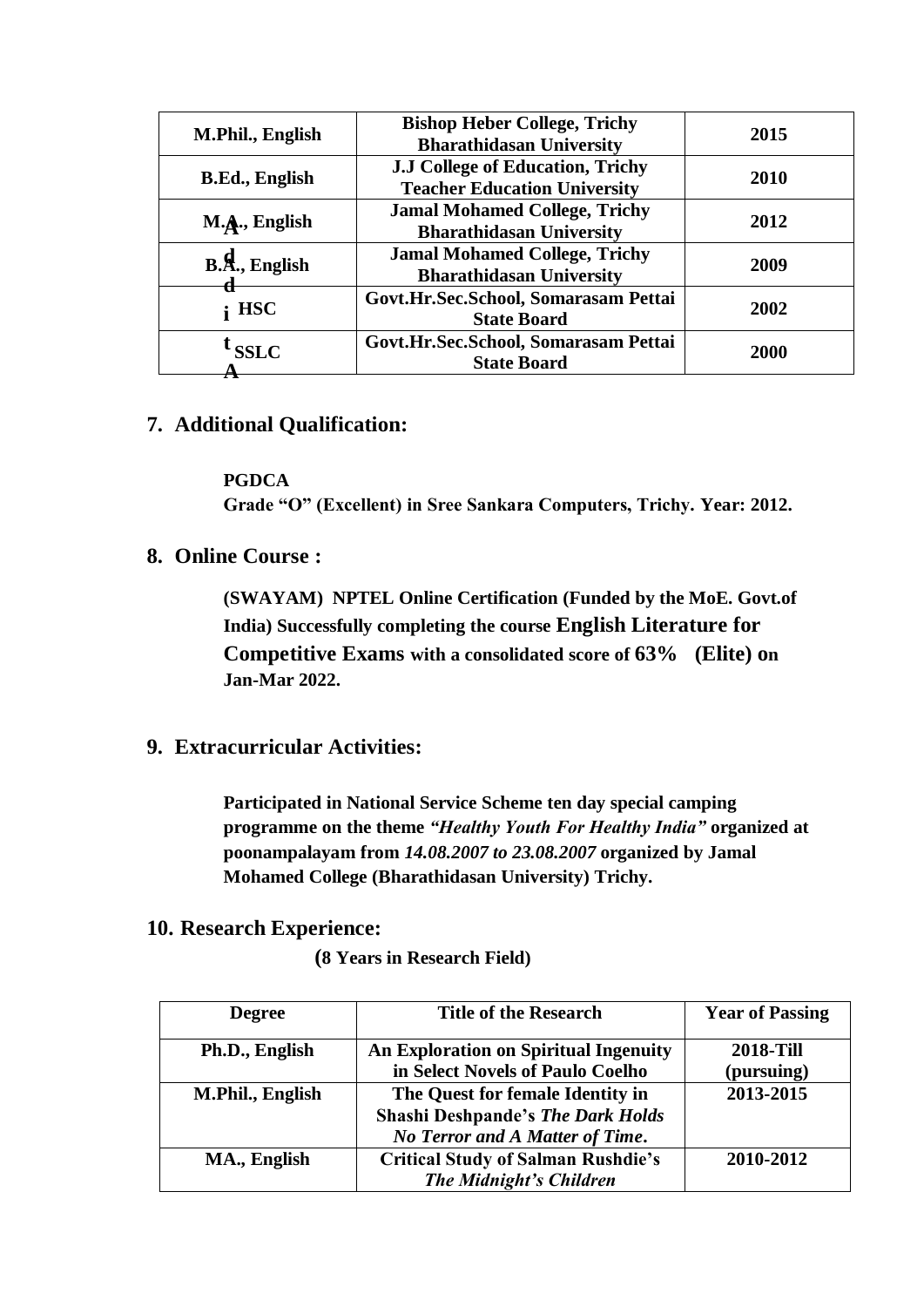## **11. Area of Specialization:**

**English for Competitive Examinations, Prose, Poetry, Drama, One Act Plays, Soft Skills, Moral Education, Indian Writing in English, Shakespeare, Latin American Literature, Paulo Coelho.**

## **12. Date of Joining in the Service: 18.06.2012**

### **13. Service in Jamal Mohamed College:**

| S.No | <b>Designation</b>                | <b>Years</b> | <b>Months</b> |
|------|-----------------------------------|--------------|---------------|
|      | <b>Asst. Professor of English</b> |              | 10            |

### **14. Total Teaching Experience:**

### **Years: 9 Months: 10**

### **15. Subjects taught:**

| UG                                                            | <b>PG</b>                           | <b>M.Phil</b> |
|---------------------------------------------------------------|-------------------------------------|---------------|
| <b>Part II English for Effective</b><br><b>Communications</b> | <b>Guided PG</b><br><b>Projects</b> |               |
| <b>English for Competitive</b><br><b>Examinations</b>         |                                     |               |
| Prose, Poetry, Drama, One Act<br><b>Play, Spoken English</b>  |                                     |               |
| <b>Soft Skills, Moral Education,</b><br><b>Bridge Course</b>  |                                     |               |

### **Community Service:**

- **Donated Blood more than 10 times.**
- **Helped and Distributed Corona and Flood Relief Funds.**

### **Positions held/Played in Organization linked with Extension:**

**Acted as a Member of Organizing Committee in** *Jam Titanica'17 Inter-Collegiate Literary Competition for Women* **held on 22th Sep 2017, at Jamal Mohamed College( Autonomous), Trichy-20.**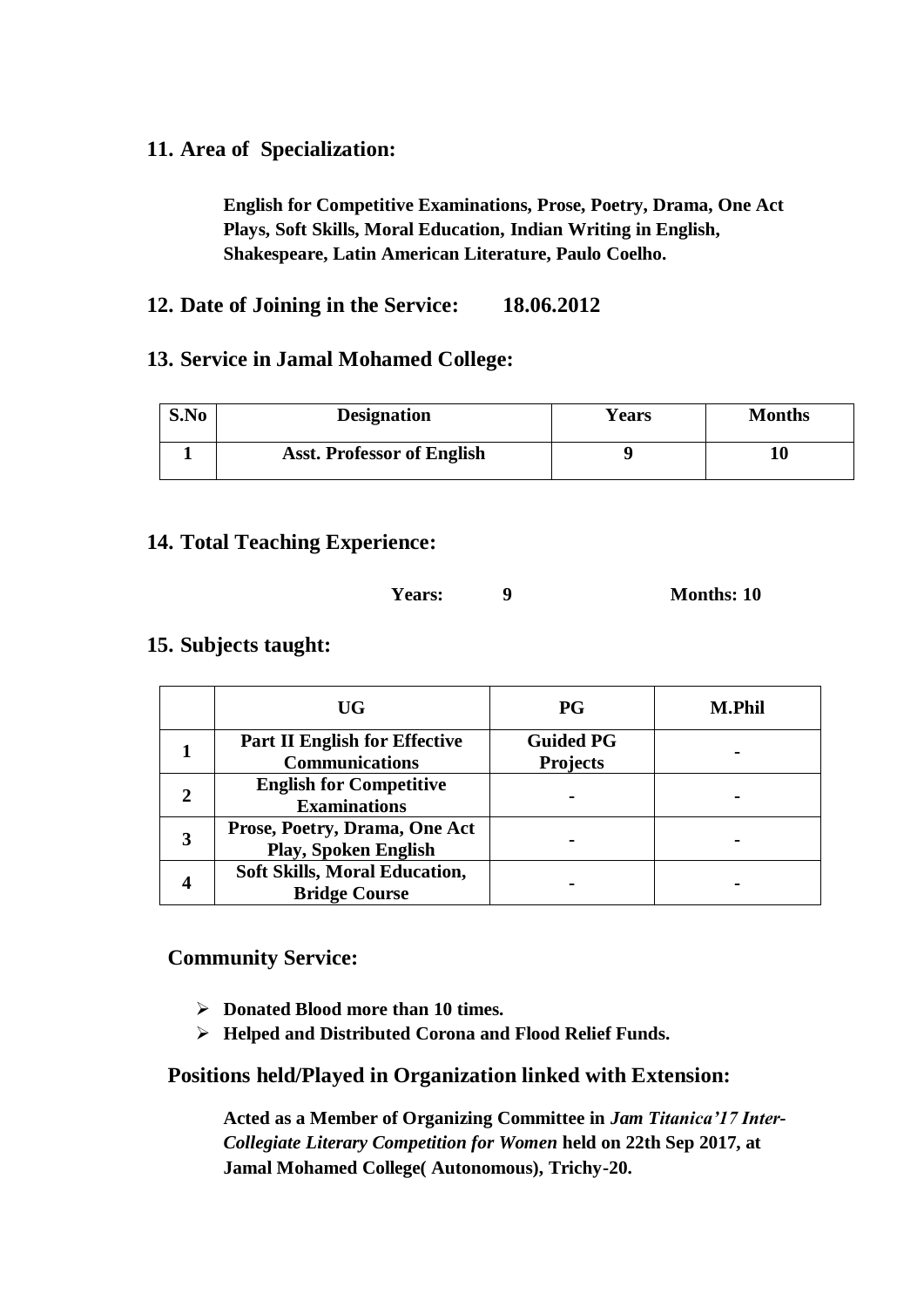**Acted as a Member of Organizing Committee in** *A National Level Literary Fest for Men Jamlish'17,* **held on 28th Jan 2017, at Jamal Mohamed College( Autonomous), Trichy-20.**

**Acted as a** *Jury of Mime in A National Level Literary Fest for Men Jamlish'17,* **held on 28th Jan 2017, at Jamal Mohamed College( Autonomous), Trichy-20.**

**Acted as a Member of Executive Committee in** *A One Day International Conference on Universality in Contemporary Reality: Envisiong/ (Re) Visiong Postmodern Literature* **held at Jamal Mohamed College ( Autonomous) Trichy-20, On 21st Feb 2018.**

**Acted as a Member of Organizing Committee in** *Jam Titanica'19 Inter-Collegiate Literary Fest for Women, Literary Competition* **held on 21st Sep 2019, at Jamal Mohamed College( Autonomous), Trichy-20.**

- **Acted as a Member of Executive Committee in a National Seminar on** *" Identities and Realities: Texts and contexts in post colonial Literatures"* **Organized by PG & Research Dept of English (SF) , Jamal Mohamed College, Trichy – 20 on** *12th Jan 2016.*
- **Acted as a Member of Organizing Committee in a state level workshop on**  *"Recent Trends and Techniques in English Language Teaching"* **under UGC Autonomous Grant held at PG & Research Dept of English, Jamal Mohamed College, Trichy – 20 on** *26th Feb 2014.*

#### **Faculty Development Program (FDP):**

**Actively Participated in the Faculty Development Program on English Literature for Competitive Exam Organized by NPTEL-AICTE (Funded by the Ministry of MHRD. Govt of India) from Jan-Mar 2022.**

**Actively Participated in the Faculty Development Program Organized by Dept. of Zoology & IQAC under DBT star college scheme of Jamal Mohamed College, Trichy, from 24-01-2022 to 29-01-2022.**

**Actively Participated in A Seven Day National Level Online Faculty Development Program on "Digital Pedagogy: Online Teaching Modes, Tools &Techniques" Organized by the Dept of English and Foreign Languages, Bharathiyar University, Coimbatore and PG Research Dept of English, Sourashtra College ( Autonomous) Madurai-4, from 23 June 2021 to 29 June 2021.**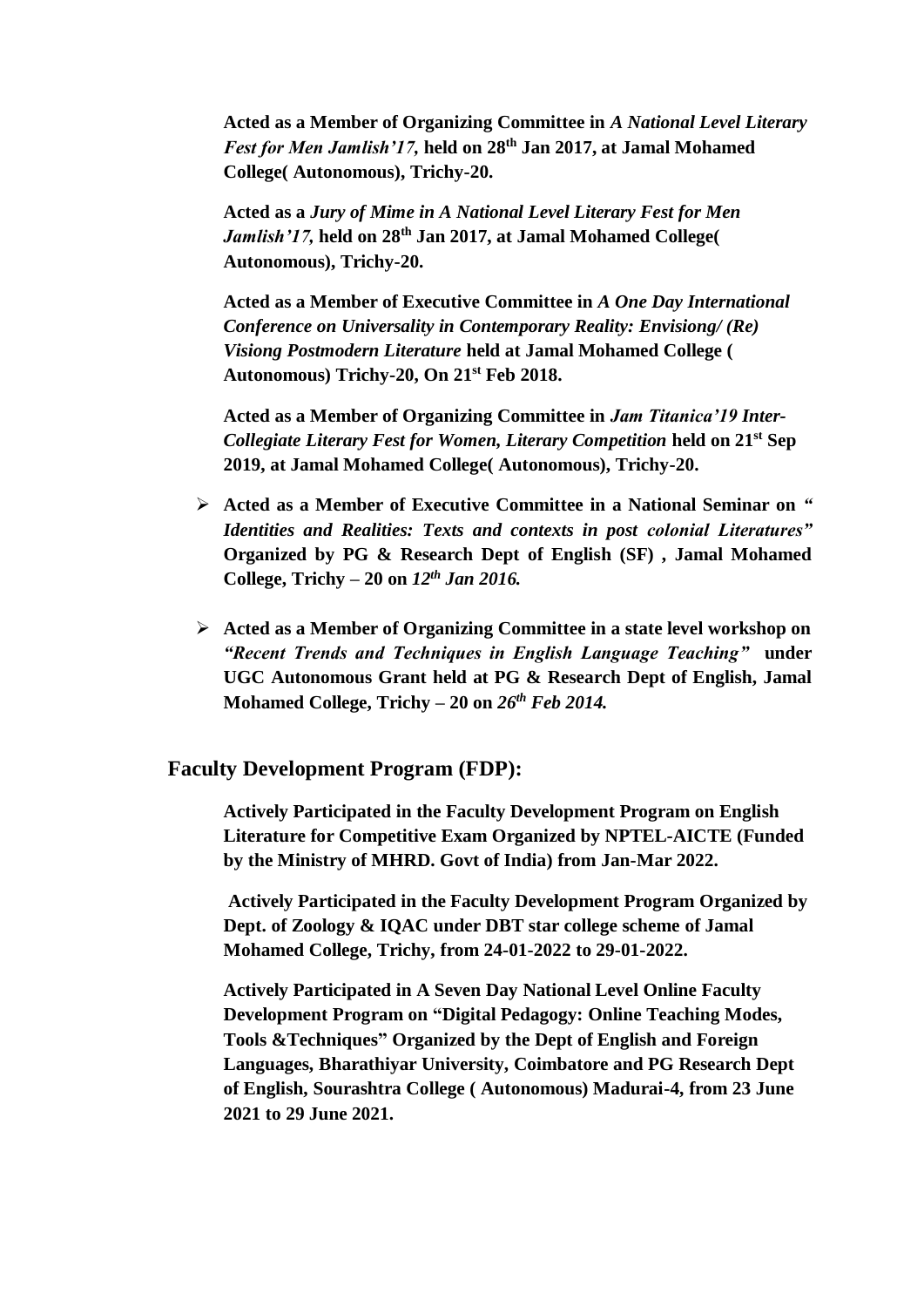**Participated in the online Faculty Enrichment Programme Organized by the IQAC of Jamal Mohamed College (Autonomous) Trichy, from 21-06- 2021 to 25-06-2021.**

**Actively Participated in the Faculty Development Programme on "E-Content Development" Organized by IQAC of Jamal Mohamed College from 30-6-2020 to 4-7-2020.**

**Participated a Five Day Faculty Development Programme on "Reconfiguring the Mind : Post Covid Consciousness" Organized by IQAC, Jyothi Nivas College Autonomous from 23rd June to 27th June 2020.**

**Participated the FDP on "Canvas Your Teaching Ideas using Interactive Web Tools" Organized by Division of Social Sciences and Languages, School of Advanced Sciences VIT Chennai on 12th June 2020.**

**Active Participation during the Conduct of Two Day National Level FDP on "The Strategies for Enhancing Professional Communication" held during 8th June 2020 & 9th June 2020.RISE Krishna Sai Prakasam Group of Institutions.**

**Participated in "A Two Day Faculty Development Programme on ICT Teaching and Learning" Organized by the IQAC of Sree Ayyappa College for Women, Chunkankadai, Nagarcoil on 2nd June & 3rd June 2020.**

**Active Participation in the Three Day National Level Online FDP on HR Strategies Organized by the Dept of Human Resource Management, Dr. MGR Educational and Research Institute University, from 27th May to 29th May 2020.**

#### **Training Program:**

**Actively Participated in NET/SET Training Program Organized by Annai College of Arts and Science with IQAC on 5th July to 9th July 2021. (Affiliated to Bharathisan University Trichy).**

**Worked as a Spoken English Trainer in a Private Sector, Tennur, Trichy, from 2013 to 2014.**

### **Panel Discussion:**

**Actively Participated in the Panel Discussion on "TNPSC, TNTET & UGC NET" Organized by the Tamil Nadu Teachers Education University, Chennai Centre for Civil Service and TNPSC Coaching on 13th June 2020.**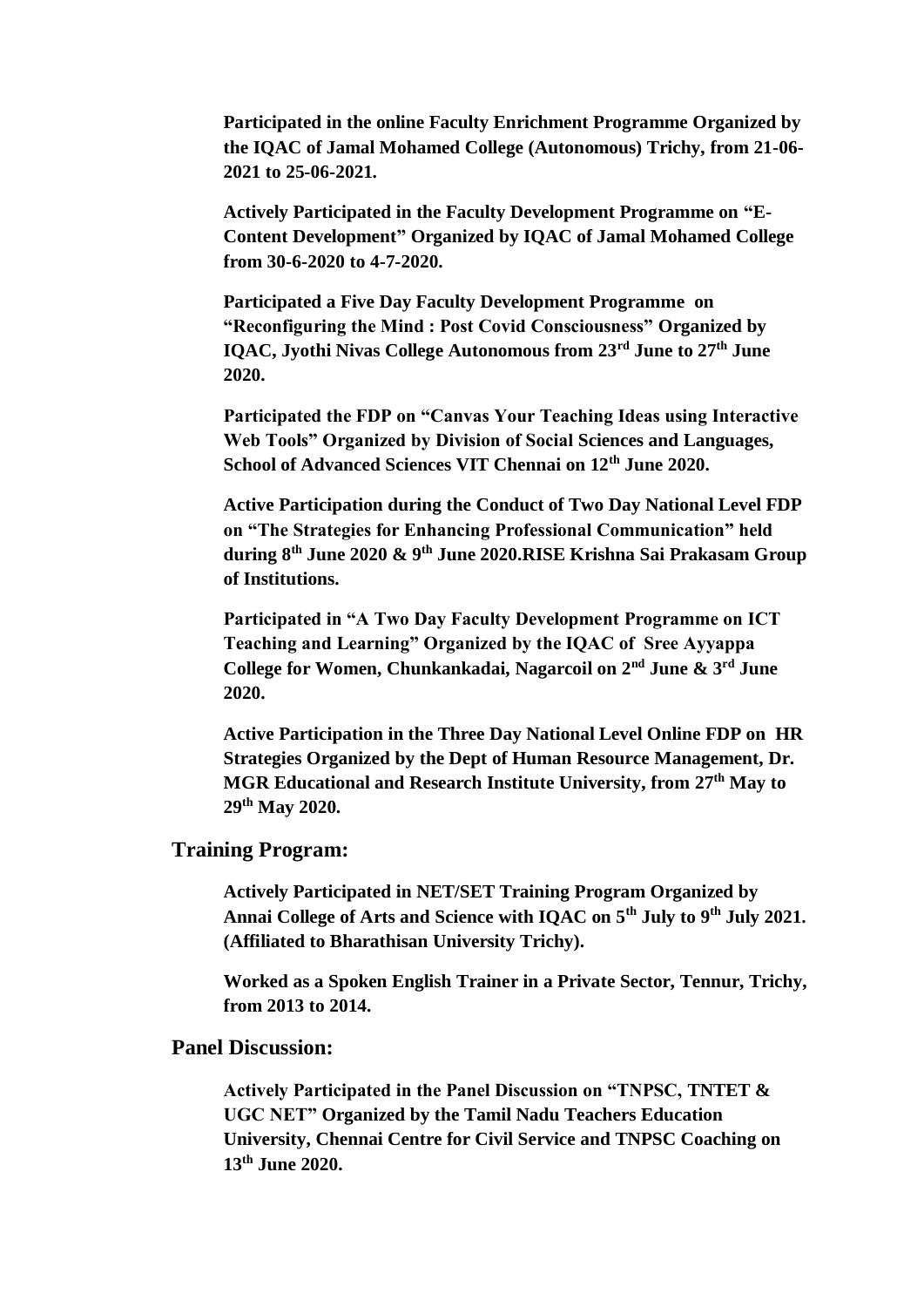#### **Seminar / Webinar/Workshop /Symposium/ Conference:**

**(Presented / Participated and Organized)** 

**Attended and Participated in More than 100 Webinars from the year of April-2020 to April-2022.**

**Active Participation in the National Symposium on "A Tri- Lingual Contemporary Literature" conducted by the School of Arts and Creative Sciences, Nehru Arts and Science College on 9th Aug 2021.**

**Participated in the National Workshop on "How to Write a Research Paper?" on 22 June2021 Organized by School of Social Sciences and Languages (SSL), VIT Chennai.**

**Participated in the National Workshop on "Designing E-content for English Language and Literature" Organized by the English and IQAC of Arts, Commerce and Science College, Lanja, Ratnagiri-416701 on 29th June 2020.**

**Participated in the National Level Online "Workshop on Documentation & Profile Management for NAAC & API" Organized by Dept of Science & Humanities (English), K.Ramakrishnan College of Technology, Trichyon 10th June 2020.**

**Participating in National Level Online Workshop on "SMART Research" Organized by IQAC of Government First Grade College, Kanakapura from 7th May to 9th May 2020.**

**Participated in the Three Days International Workshop on "The Role of Language and Researcher" Organized by the Dept of English, Immaculate College for Women, Kallakurichi, Thiruvalluvar University from 27th Apr to 29th Apr 2020.**

**Participated in "A One Day State Level Workshop on Theatre Arts" on 29th Feb 2020, Organized by the Department of English, Dhanalakshmi College, Trichy.**

**Participated in A One Day National Level Workshop on "Foresight and Insight: Approaches to Literary Theory and Criticism" held on 12th Feb 2020 at Jamal Mohamed College, Trichy-20.**

**Participate in the "UGC CPE Two-Day Workshop on Professional Development for Academic Leadership in Curriculum Design" Organized by Curriculum Development Cell, Jamal Mohamed College(Autonomous),Trichy on 18th & 19th Jan 2019.**